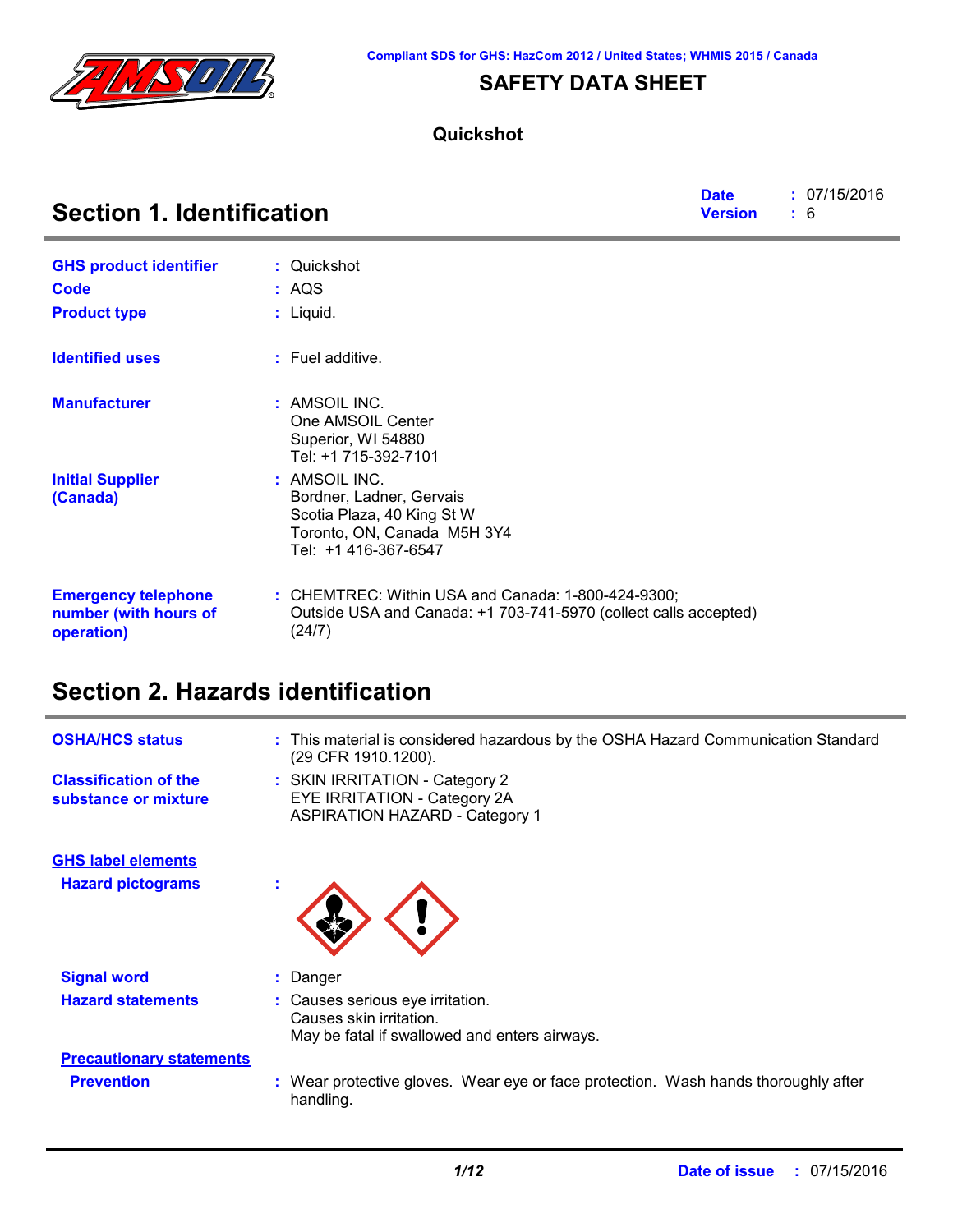| <b>Response</b>                                                | : IF SWALLOWED: Immediately call a POISON CENTER or physician. Do NOT induce<br>vomiting. IF ON SKIN: Wash with plenty of soap and water. Take off contaminated<br>clothing and wash it before reuse. If skin irritation occurs: Get medical attention. IF IN<br>EYES: Rinse cautiously with water for several minutes. Remove contact lenses, if<br>present and easy to do. Continue rinsing. If eye irritation persists: Get medical attention. |
|----------------------------------------------------------------|---------------------------------------------------------------------------------------------------------------------------------------------------------------------------------------------------------------------------------------------------------------------------------------------------------------------------------------------------------------------------------------------------------------------------------------------------|
| <b>Storage</b>                                                 | : Store locked up.                                                                                                                                                                                                                                                                                                                                                                                                                                |
| <b>Disposal</b>                                                | : Dispose of contents and container in accordance with all local, regional, national and<br>international regulations.                                                                                                                                                                                                                                                                                                                            |
| <b>Hazards not otherwise classified (HNOC)</b>                 |                                                                                                                                                                                                                                                                                                                                                                                                                                                   |
| <b>Physical hazards not</b><br>otherwise classified<br>(PHNOC) | : None known.                                                                                                                                                                                                                                                                                                                                                                                                                                     |
| <b>Health hazards not</b><br>otherwise classified<br>(HHNOC)   | $:$ None known.                                                                                                                                                                                                                                                                                                                                                                                                                                   |
|                                                                |                                                                                                                                                                                                                                                                                                                                                                                                                                                   |

### **Section 3. Composition/information on ingredients**

| Substance/mixture                       | : Mixture        |
|-----------------------------------------|------------------|
| <b>Other means of</b><br>identification | : Not available. |

| <b>CAS number/other identifiers</b>                                                  |                   |                                    |                                       |
|--------------------------------------------------------------------------------------|-------------------|------------------------------------|---------------------------------------|
| <b>CAS number</b>                                                                    | : Not applicable. |                                    |                                       |
| <b>Product code</b>                                                                  | : AQS             |                                    |                                       |
| <b>Ingredient name</b>                                                               |                   | $\frac{9}{6}$                      | <b>CAS number</b>                     |
| Hydrogenated Base Oil (64742-47-8)<br>Kerosine<br>Hydrogenated Base Oil (64742-81-0) |                   | $60 - 100$<br>$5 - 10$<br>$5 - 10$ | 64742-47-8<br>8008-20-6<br>64742-81-0 |

**Any concentration shown as a range is to protect confidentiality or is due to batch variation.**

**There are no additional ingredients present which, within the current knowledge of the supplier and in the concentrations applicable, are classified as hazardous to health or the environment and hence require reporting in this section.**

**Occupational exposure limits, if available, are listed in Section 8.**

# **Section 4. First aid measures**

### **Description of necessary first aid measures**

**Eye contact :**

: Immediately flush eyes with plenty of water, occasionally lifting the upper and lower eyelids. Check for and remove any contact lenses. Continue to rinse for at least 20 minutes. Get medical attention.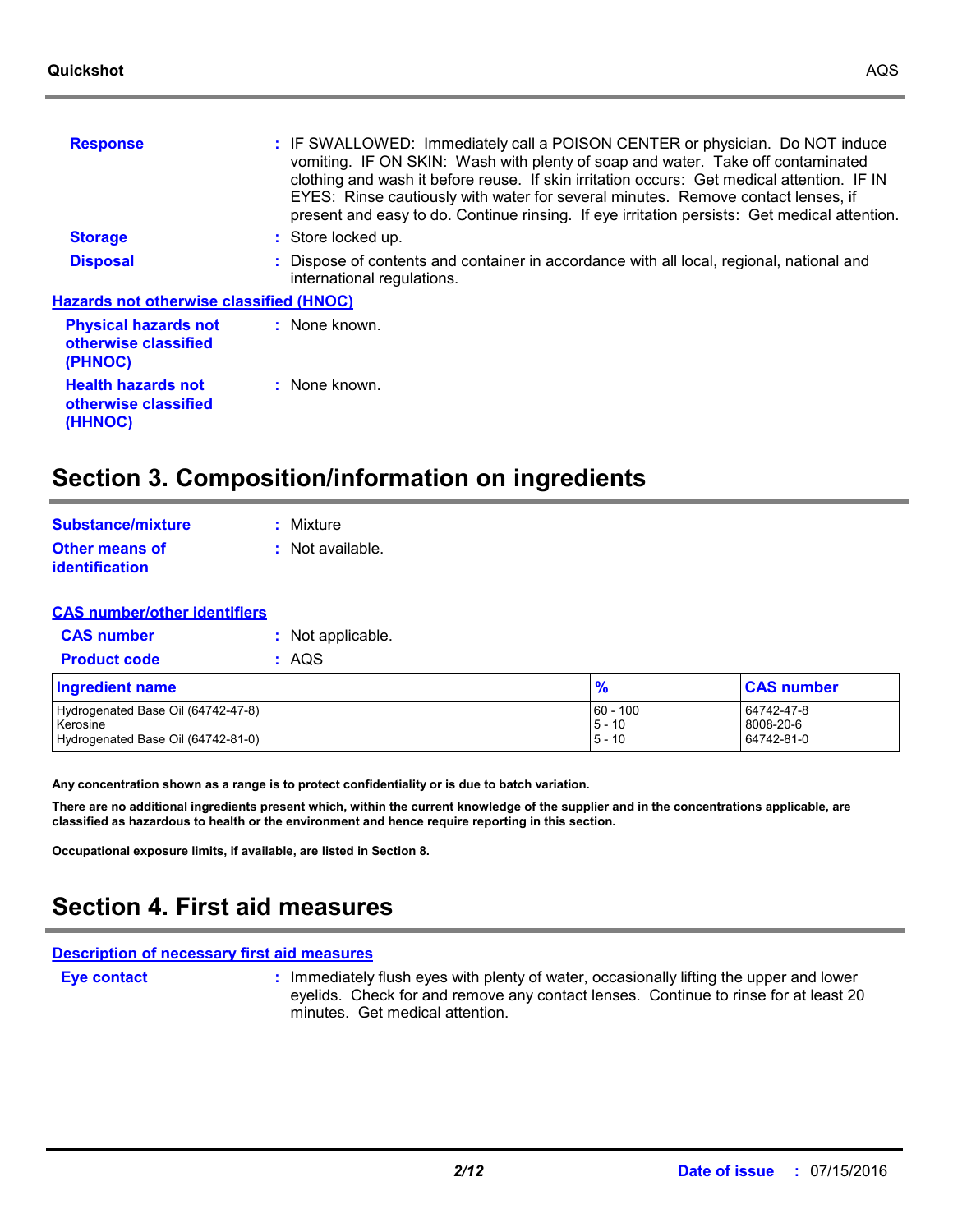**Inhalation**

| : Remove victim to fresh air and keep at rest in a position comfortable for breathing. If    |
|----------------------------------------------------------------------------------------------|
| not breathing, if breathing is irregular or if respiratory arrest occurs, provide artificial |
| respiration or oxygen by trained personnel. It may be dangerous to the person providing      |

|                     | aid to give mouth-to-mouth resuscitation. Get medical attention if adverse health effects<br>persist or are severe. If unconscious, place in recovery position and get medical<br>attention immediately. Maintain an open airway.                                                                                                                                                                                                                                                                                                               |
|---------------------|-------------------------------------------------------------------------------------------------------------------------------------------------------------------------------------------------------------------------------------------------------------------------------------------------------------------------------------------------------------------------------------------------------------------------------------------------------------------------------------------------------------------------------------------------|
| <b>Skin contact</b> | : Flush contaminated skin with plenty of water. Remove contaminated clothing and<br>shoes. Continue to rinse for at least 20 minutes. Get medical attention. Wash clothing<br>before reuse. Clean shoes thoroughly before reuse.                                                                                                                                                                                                                                                                                                                |
| <b>Ingestion</b>    | : Get medical attention immediately. Call a poison center or physician. Wash out mouth<br>with water. Remove victim to fresh air and keep at rest in a position comfortable for<br>breathing. If material has been swallowed and the exposed person is conscious, give<br>small quantities of water to drink. Stop if the exposed person feels sick as vomiting may<br>be dangerous. Aspiration hazard if swallowed. Can enter lungs and cause damage.<br>Do not induce vomiting. If vomiting occurs, the head should be kept low so that vomit |

does not enter the lungs. Never give anything by mouth to an unconscious person.

#### **Most important symptoms/effects, acute and delayed**

| <u>moot important o ginptomo/onooto, aouto una aoia jou</u> |                                                                                                                                                                               |
|-------------------------------------------------------------|-------------------------------------------------------------------------------------------------------------------------------------------------------------------------------|
| <b>Potential acute health effects</b>                       |                                                                                                                                                                               |
| <b>Eye contact</b>                                          | : Causes serious eye irritation.                                                                                                                                              |
| <b>Inhalation</b>                                           | : No known significant effects or critical hazards.                                                                                                                           |
| <b>Skin contact</b>                                         | : Causes skin irritation.                                                                                                                                                     |
| <b>Ingestion</b>                                            | : May be fatal if swallowed and enters airways.                                                                                                                               |
| <b>Over-exposure signs/symptoms</b>                         |                                                                                                                                                                               |
| <b>Eye contact</b>                                          | : Adverse symptoms may include the following:<br>pain or irritation<br>watering<br>redness                                                                                    |
| <b>Inhalation</b>                                           | : No known significant effects or critical hazards.                                                                                                                           |
| <b>Skin contact</b>                                         | : Adverse symptoms may include the following:<br>irritation<br>redness                                                                                                        |
| <b>Ingestion</b>                                            | : Adverse symptoms may include the following:<br>nausea or vomiting                                                                                                           |
|                                                             | <u>Indication of immediate medical attention and special treatment needed, if necessary</u>                                                                                   |
| <b>Notes to physician</b>                                   | : Treat symptomatically. Contact poison treatment specialist immediately if large<br>quantities have been ingested or inhaled.                                                |
| <b>Specific treatments</b>                                  | : No specific treatment.                                                                                                                                                      |
| <b>Protection of first-aiders</b>                           | : No action shall be taken involving any personal risk or without suitable training. It may<br>be dangerous to the person providing aid to give mouth-to-mouth resuscitation. |

**See toxicological information (Section 11)**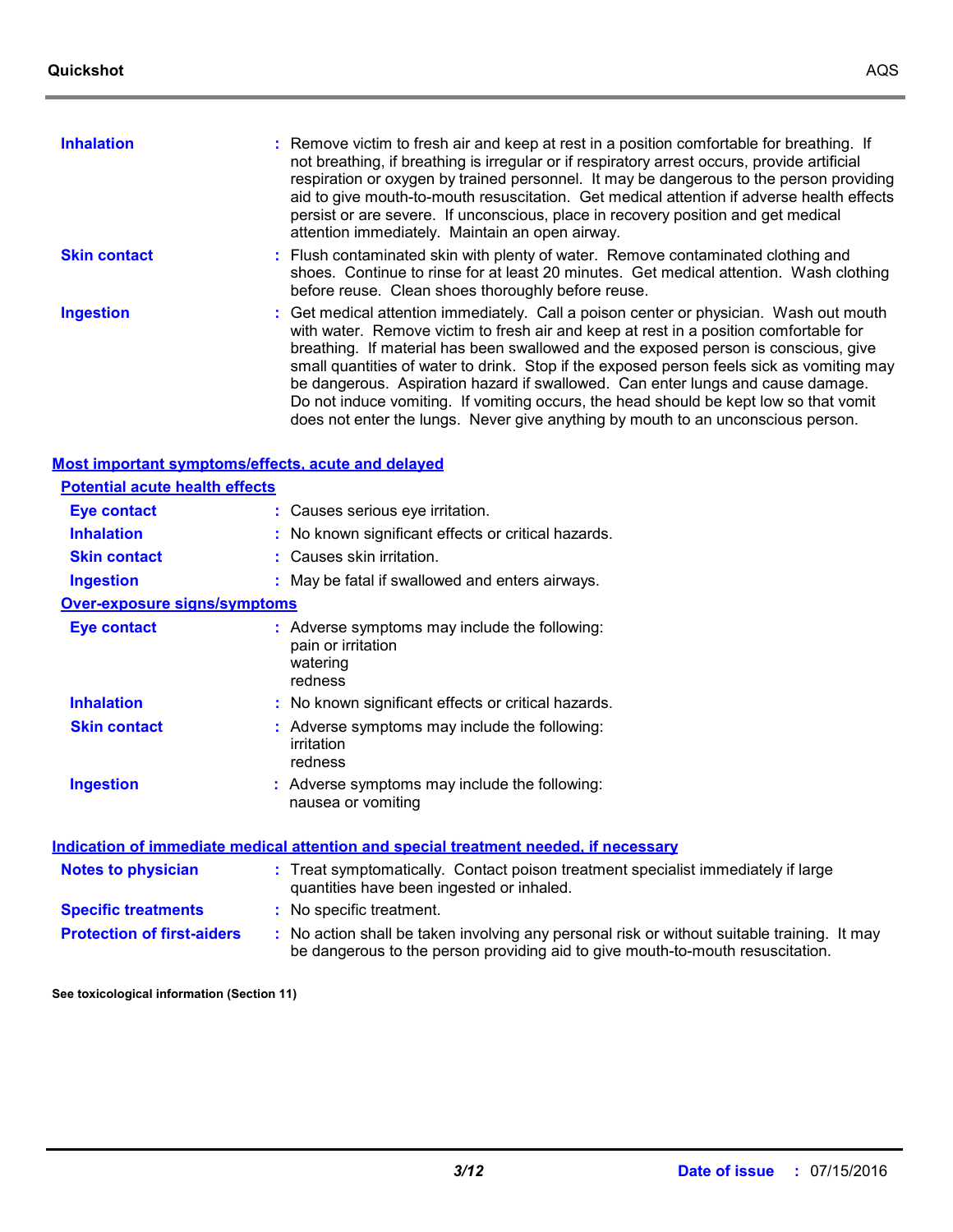# **Section 5. Fire-fighting measures**

| <b>Extinguishing media</b>                               |                                                                                                                                                                          |
|----------------------------------------------------------|--------------------------------------------------------------------------------------------------------------------------------------------------------------------------|
| <b>Suitable extinguishing</b><br>media                   | : Use an extinguishing agent suitable for the surrounding fire.                                                                                                          |
| Unsuitable extinguishing<br>media                        | $:$ None known.                                                                                                                                                          |
| <b>Specific hazards arising</b><br>from the chemical     | : No specific fire or explosion hazard.                                                                                                                                  |
| <b>Hazardous thermal</b><br>decomposition products       | : No specific data.                                                                                                                                                      |
| <b>Special protective actions</b><br>for fire-fighters   | : No special protection is required.                                                                                                                                     |
| <b>Special protective</b><br>equipment for fire-fighters | : Fire-fighters should wear appropriate protective equipment and self-contained breathing<br>apparatus (SCBA) with a full face-piece operated in positive pressure mode. |

# **Section 6. Accidental release measures**

#### **Personal precautions, protective equipment and emergency procedures**

| For non-emergency<br>personnel                               | : Keep unnecessary and unprotected personnel from entering. Do not touch or walk<br>through spilled material. Avoid breathing vapor or mist. Provide adequate ventilation.<br>Wear appropriate respirator when ventilation is inadequate. Put on appropriate<br>personal protective equipment.                                                                                                                                                                                                                                                                                                                                                                                                            |
|--------------------------------------------------------------|-----------------------------------------------------------------------------------------------------------------------------------------------------------------------------------------------------------------------------------------------------------------------------------------------------------------------------------------------------------------------------------------------------------------------------------------------------------------------------------------------------------------------------------------------------------------------------------------------------------------------------------------------------------------------------------------------------------|
| For emergency responders                                     | : If specialized clothing is required to deal with the spillage, take note of any information in<br>Section 8 on suitable and unsuitable materials. See also the information in "For non-<br>emergency personnel".                                                                                                                                                                                                                                                                                                                                                                                                                                                                                        |
| <b>Environmental precautions</b>                             | : Avoid dispersal of spilled material and runoff and contact with soil, waterways, drains<br>and sewers. Inform the relevant authorities if the product has caused environmental<br>pollution (sewers, waterways, soil or air). Water polluting material. May be harmful to<br>the environment if released in large quantities.                                                                                                                                                                                                                                                                                                                                                                           |
| <b>Methods and materials for containment and cleaning up</b> |                                                                                                                                                                                                                                                                                                                                                                                                                                                                                                                                                                                                                                                                                                           |
| <b>Spill</b>                                                 | : Stop leak if without risk. Move containers from spill area. Approach release from<br>upwind. Prevent entry into sewers, water courses, basements or confined areas. Wash<br>spillages into an effluent treatment plant or proceed as follows. Contain and collect<br>spillage with non-combustible, absorbent material e.g. sand, earth, vermiculite or<br>diatomaceous earth and place in container for disposal according to local regulations<br>(see Section 13). Dispose via a licensed waste disposal contractor. Contaminated<br>absorbent material may pose the same hazard as the spilled product. Note: see<br>Section 1 for emergency contact information and Section 13 for waste disposal. |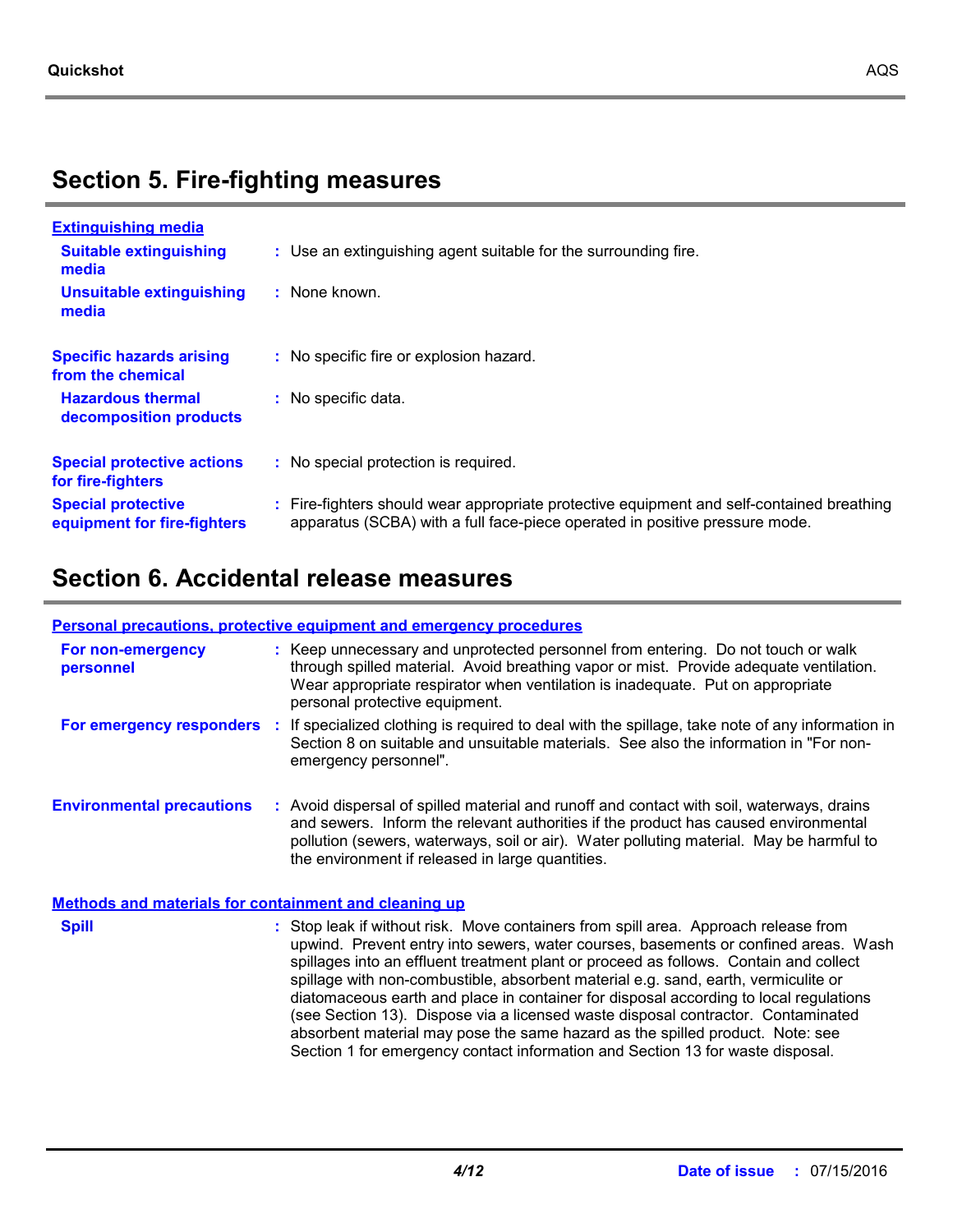# **Section 7. Handling and storage**

| <b>Precautions for safe handling</b>                                             |                                                                                                                                                                                                                                                                                                                                                                                                                                                                                                                              |
|----------------------------------------------------------------------------------|------------------------------------------------------------------------------------------------------------------------------------------------------------------------------------------------------------------------------------------------------------------------------------------------------------------------------------------------------------------------------------------------------------------------------------------------------------------------------------------------------------------------------|
| <b>Protective measures</b>                                                       | : Put on appropriate personal protective equipment (see Section 8). Do not swallow.<br>Avoid contact with eyes, skin and clothing. Avoid breathing vapor or mist. Avoid<br>release to the environment. Keep in the original container or an approved alternative<br>made from a compatible material, kept tightly closed when not in use. Empty containers<br>retain product residue and can be hazardous. Avoid contact with used product. Do not<br>reuse container.                                                       |
| <b>Advice on general</b><br>occupational hygiene                                 | : Eating, drinking and smoking should be prohibited in areas where this material is<br>handled, stored and processed. Workers should wash hands and face before eating,<br>drinking and smoking. Remove contaminated clothing and protective equipment before<br>entering eating areas. See also Section 8 for additional information on hygiene<br>measures.                                                                                                                                                                |
| <b>Conditions for safe storage,</b><br>including any<br><i>incompatibilities</i> | Store in accordance with local regulations. Store in original container protected from<br>direct sunlight in a dry, cool and well-ventilated area, away from incompatible materials<br>(see Section 10) and food and drink. Store locked up. Keep container tightly closed<br>and sealed until ready for use. Containers that have been opened must be carefully<br>resealed and kept upright to prevent leakage. Do not store in unlabeled containers.<br>Use appropriate containment to avoid environmental contamination. |

# **Section 8. Exposure controls/personal protection**

#### **Control parameters**

### **Occupational exposure limits**

#### **United States**

| <b>Ingredient name</b>             | <b>Exposure limits</b>                                                                                                                                                                                |
|------------------------------------|-------------------------------------------------------------------------------------------------------------------------------------------------------------------------------------------------------|
| Hydrogenated Base Oil (64742-47-8) | ACGIH TLV (United States, 3/2015). Absorbed through skin.<br>TWA: 200 mg/m <sup>3</sup> , (as total hydrocarbon vapor) 8 hours.                                                                       |
| Kerosine                           | NIOSH REL (United States, 10/2013).<br>TWA: 100 mg/m <sup>3</sup> 10 hours.<br>ACGIH TLV (United States, 3/2015). Absorbed through skin.                                                              |
| Hydrogenated Base Oil (64742-81-0) | TWA: 200 mg/m <sup>3</sup> , (as total hydrocarbon vapor) 8 hours.<br>ACGIH TLV (United States, 3/2015). Absorbed through skin.<br>TWA: 200 mg/m <sup>3</sup> , (as total hydrocarbon vapor) 8 hours. |

### **Canada**

### **Occupational exposure limits**

| <b>Ingredient name</b>                         | <b>Exposure limits</b>                                                                                                                                                                                                                                                                                                                                                                                                                                                               |
|------------------------------------------------|--------------------------------------------------------------------------------------------------------------------------------------------------------------------------------------------------------------------------------------------------------------------------------------------------------------------------------------------------------------------------------------------------------------------------------------------------------------------------------------|
| Hydrogenated Base Oil (64742-47-8)<br>Kerosine | CA British Columbia Provincial (Canada, 5/2015). Absorbed through<br>skin.<br>TWA: 200 mg/m <sup>3</sup> , (as total hydrocarbon vapor) 8 hours.<br>CA Alberta Provincial (Canada, 4/2009). Absorbed through skin.<br>8 hrs OEL: 200 mg/m <sup>3</sup> , (as total hydrocarbon vapor) 8 hours.<br>CA Ontario Provincial (Canada, 7/2015). Absorbed through skin.<br>TWA: $200 \text{ mg/m}^3$ 8 hours.<br>CA British Columbia Provincial (Canada, 5/2015). Absorbed through<br>skin. |
|                                                | TWA: 200 mg/m <sup>3</sup> , (as total hydrocarbon vapor) 8 hours.                                                                                                                                                                                                                                                                                                                                                                                                                   |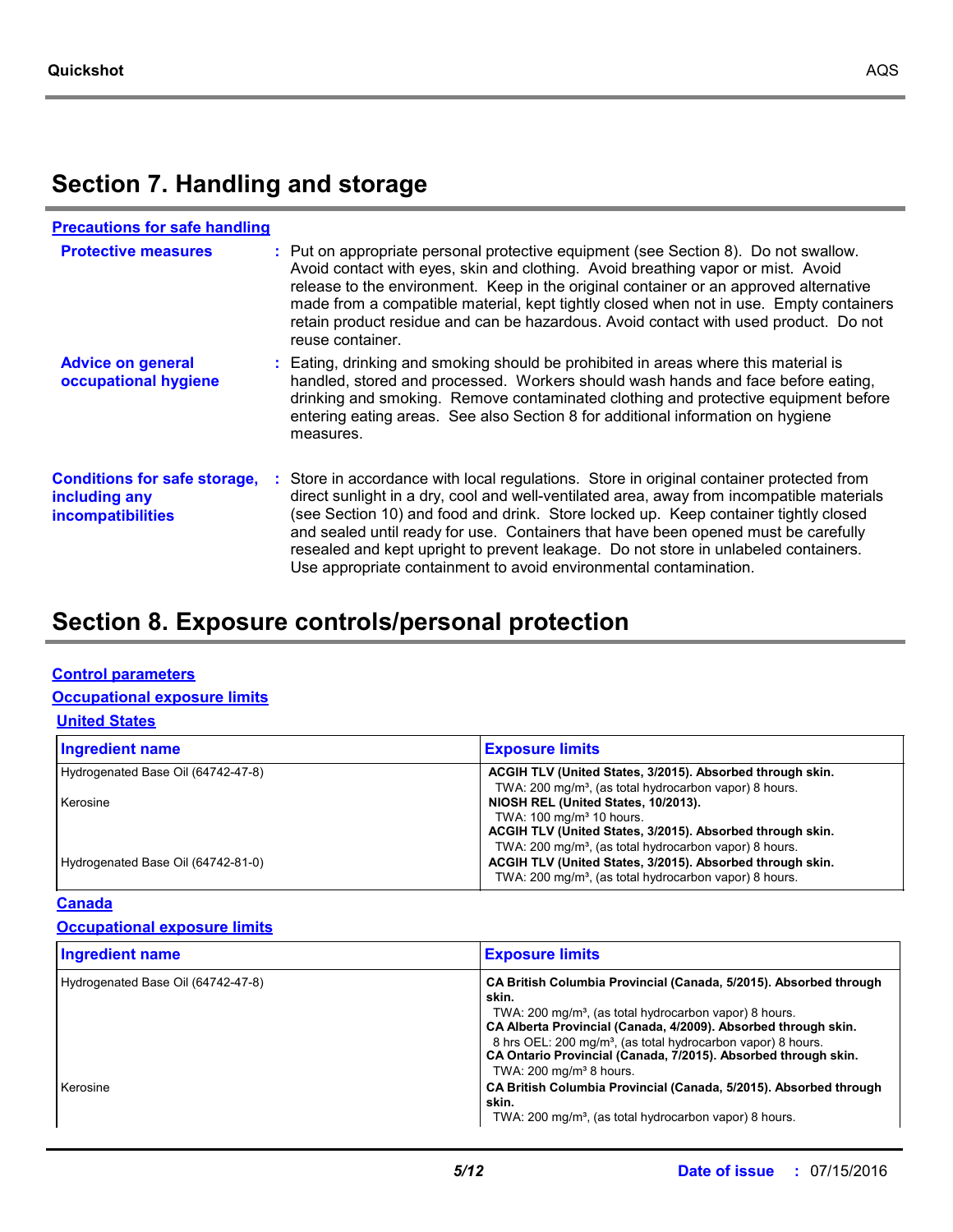|                                    | CA Ontario Provincial (Canada, 7/2015). Absorbed through skin.                                                                                                 |
|------------------------------------|----------------------------------------------------------------------------------------------------------------------------------------------------------------|
|                                    | TWA: $200 \text{ mg/m}^3$ 8 hours.                                                                                                                             |
|                                    | CA Alberta Provincial (Canada, 4/2009). Absorbed through skin.                                                                                                 |
|                                    | 8 hrs OEL: 200 mg/m <sup>3</sup> , (as total hydrocarbon vapor) 8 hours.                                                                                       |
|                                    | CA Saskatchewan Provincial (Canada). Absorbed through skin.                                                                                                    |
|                                    | STEL: 250 mg/m <sup>3</sup> , (measured as total hydrocarbon vapor) 15 minutes.<br>TWA: 200 mg/m <sup>3</sup> , (measured as total hydrocarbon vapor) 8 hours. |
| Hydrogenated Base Oil (64742-81-0) | CA British Columbia Provincial (Canada, 5/2015). Absorbed through<br>skin.                                                                                     |

|                                                   |               | 8 hrs OEL: 200 mg/m <sup>3</sup> , (as total hydrocarbon vapor) 8 hours.               |
|---------------------------------------------------|---------------|----------------------------------------------------------------------------------------|
| <b>Appropriate engineering</b><br><b>controls</b> | contaminants. | : Good general ventilation should be sufficient to control worker exposure to airborne |

**Environmental exposure controls**

**:** Emissions from ventilation or work process equipment should be checked to ensure they comply with the requirements of environmental protection legislation.

TWA: 200 mg/m<sup>3</sup>, (as total hydrocarbon vapor) 8 hours.

**CA Alberta Provincial (Canada, 4/2009). Absorbed through skin.** 

#### **Individual protection measures**

| <b>Hygiene measures</b>       | : Wash hands, forearms and face thoroughly after handling chemical products, before<br>eating, smoking and using the lavatory and at the end of the working period.<br>Appropriate techniques should be used to remove potentially contaminated clothing.<br>Wash contaminated clothing before reusing. Ensure that eyewash stations and safety<br>showers are close to the workstation location. |
|-------------------------------|---------------------------------------------------------------------------------------------------------------------------------------------------------------------------------------------------------------------------------------------------------------------------------------------------------------------------------------------------------------------------------------------------|
| <b>Eye/face protection</b>    | : Safety eyewear complying with an approved standard should be used when a risk<br>assessment indicates this is necessary to avoid exposure to liquid splashes, mists,<br>gases or dusts. If contact is possible, the following protection should be worn, unless<br>the assessment indicates a higher degree of protection: chemical splash goggles.                                             |
| <b>Skin protection</b>        |                                                                                                                                                                                                                                                                                                                                                                                                   |
| <b>Hand protection</b>        | : Chemical-resistant, impervious gloves complying with an approved standard should be<br>worn at all times when handling chemical products if a risk assessment indicates this is<br>necessary.                                                                                                                                                                                                   |
| <b>Body protection</b>        | : Personal protective equipment for the body should be selected based on the task being<br>performed and the risks involved and should be approved by a specialist before<br>handling this product.                                                                                                                                                                                               |
| <b>Other skin protection</b>  | : Appropriate footwear and any additional skin protection measures should be selected<br>based on the task being performed and the risks involved and should be approved by a<br>specialist before handling this product.                                                                                                                                                                         |
| <b>Respiratory protection</b> | : Based on the hazard and potential for exposure, select a respirator that meets the<br>appropriate standard or certification. Respirators must be used according to a<br>respiratory protection program to ensure proper fitting, training, and other important<br>aspects of use.                                                                                                               |

## **Section 9. Physical and chemical properties**

| <b>Appearance</b>     |                         |
|-----------------------|-------------------------|
| <b>Physical state</b> | : Liguid.               |
| <b>Color</b>          | $:$ Orange.             |
| <b>Odor</b>           | : Aromatic hydrocarbon. |
| <b>Odor threshold</b> | : Not available.        |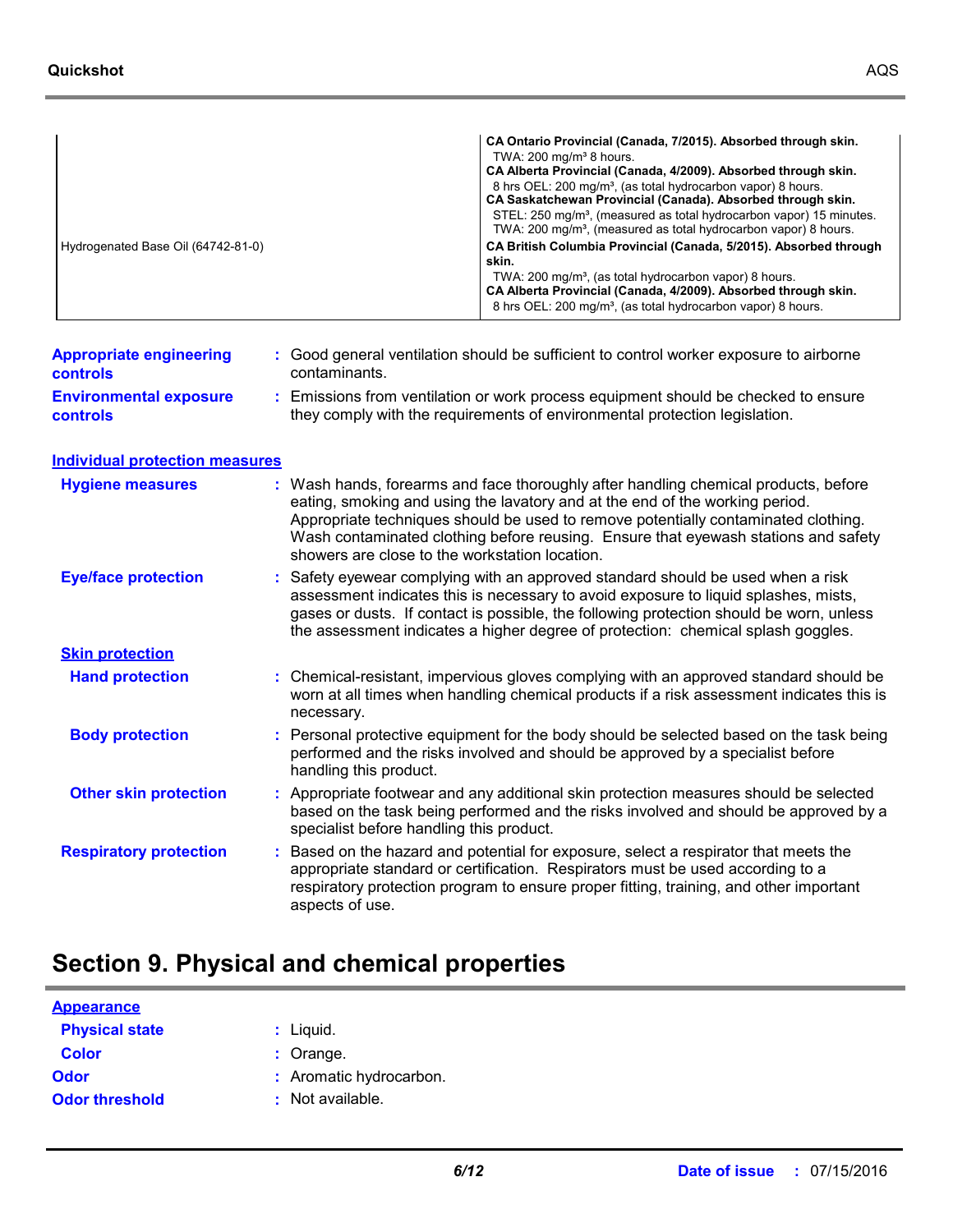| рH                                                     |    | $:$ Not available.                                                      |
|--------------------------------------------------------|----|-------------------------------------------------------------------------|
| <b>Melting point</b>                                   |    | : $-42^{\circ}$ C ( $-43.6^{\circ}$ F)                                  |
| <b>Boiling point</b>                                   | t. | Not available.                                                          |
| <b>Flash point</b>                                     |    | Closed cup: 94°C (201.2°F) [Pensky-Martens.]                            |
| <b>Evaporation rate</b>                                |    | $:$ Not available.                                                      |
| <b>Flammability (solid, gas)</b>                       |    | $:$ Not available.                                                      |
| <b>Lower and upper explosive</b><br>(flammable) limits |    | $:$ Not available.                                                      |
| Vapor pressure                                         |    | $:$ Not available.                                                      |
| <b>Vapor density</b>                                   |    | : Not available.                                                        |
| <b>Relative density</b>                                |    | : 0.8040                                                                |
| <b>Solubility</b>                                      |    | $:$ Insoluble in water.                                                 |
| <b>Partition coefficient: n-</b><br>octanol/water      |    | $:$ Not available.                                                      |
| <b>Auto-ignition temperature</b>                       |    | : Not available.                                                        |
| <b>Decomposition temperature</b>                       |    | $:$ Not available.                                                      |
| <b>Viscosity</b>                                       |    | : Kinematic: $0.0188$ cm <sup>2</sup> /s (1.88 cSt) (40 <sup>o</sup> C) |
| <b>Volatility</b>                                      |    | Not available.                                                          |

## **Section 10. Stability and reactivity**

| <b>Reactivity</b>                            | : No specific test data related to reactivity available for this product or its ingredients. |
|----------------------------------------------|----------------------------------------------------------------------------------------------|
| <b>Chemical stability</b>                    | : The product is stable.                                                                     |
| <b>Possibility of hazardous</b><br>reactions | : Under normal conditions of storage and use, hazardous reactions will not occur.            |
| <b>Conditions to avoid</b>                   | : No specific data.                                                                          |
| <b>Incompatible materials</b>                | : Reactive or incompatible with the following materials: oxidizing materials.                |
|                                              |                                                                                              |

# **Section 11. Toxicological information**

### **Information on toxicological effects**

### **Acute toxicity**

| <b>Product/ingredient name</b>                           | <b>Result</b> | <b>Species</b> | <b>Dose</b>              | <b>Exposure</b> |
|----------------------------------------------------------|---------------|----------------|--------------------------|-----------------|
| Kerosine<br>Hydrogenated Base Oil (64742-81-0) LD50 Oral | ∟D50 Oral     | Rat<br>Rat     | $15$ g/kg<br>>5000 mg/kg |                 |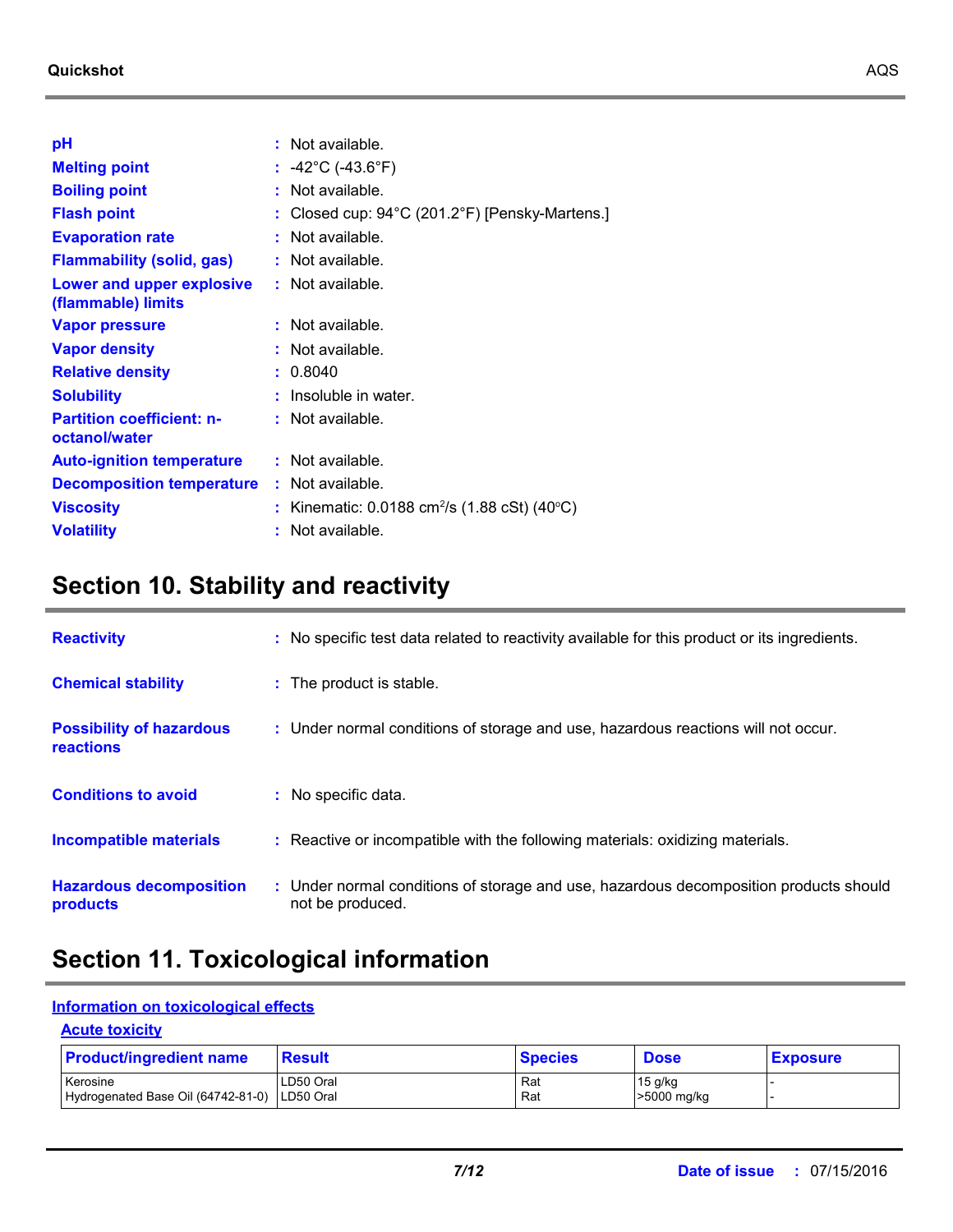#### **Irritation/Corrosion**

| <b>Product/ingredient name</b>                              | <b>Result</b>                 | <b>Species</b> | <b>Score</b> | <b>Exposure</b> | <b>Observation</b> |
|-------------------------------------------------------------|-------------------------------|----------------|--------------|-----------------|--------------------|
| Kerosine                                                    | I Skin - Moderate irritant    | Rabbit         |              | $0.5$ ml        |                    |
|                                                             | I Skin - Moderate irritant    | Rabbit         |              | 24 hours 100%   |                    |
|                                                             | <b>Skin - Severe irritant</b> | Rabbit         |              | 500 mg          |                    |
| Hydrogenated Base Oil (64742-81-0) Skin - Moderate irritant |                               | Rabbit         |              | 24 hours 500 mg |                    |

#### **Sensitization**

There is no data available.

### **Carcinogenicity**

### **Classification**

| <b>Product/ingredient name</b>         | <b>OSHA IARC</b> | <b>NTP</b> | <b>ACGIH EPA</b> | <b>NIOSH</b> |
|----------------------------------------|------------------|------------|------------------|--------------|
| Hydrogenated Base Oil (64742-47-8)   - |                  |            | A3               |              |
| Kerosine                               |                  |            | A3               |              |
| Hydrogenated Base Oil (64742-81-0)   - |                  |            | A3               |              |

#### **Specific target organ toxicity (single exposure)**

There is no data available.

### **Specific target organ toxicity (repeated exposure)**

#### There is no data available.

#### **Aspiration hazard**

| <b>Name</b>                                    | <u>l Result</u>                                                         |
|------------------------------------------------|-------------------------------------------------------------------------|
| Hydrogenated Base Oil (64742-47-8)<br>Kerosine | ASPIRATION HAZARD - Category 1<br><b>ASPIRATION HAZARD - Category 1</b> |
| Hydrogenated Base Oil (64742-81-0)             | <b>ASPIRATION HAZARD - Category 1</b>                                   |

| Information on the likely<br>routes of exposure                                     |  | : Dermal contact. Eye contact. Inhalation. Ingestion.                                      |  |  |  |
|-------------------------------------------------------------------------------------|--|--------------------------------------------------------------------------------------------|--|--|--|
| <b>Potential acute health effects</b>                                               |  |                                                                                            |  |  |  |
| <b>Eye contact</b>                                                                  |  | : Causes serious eye irritation.                                                           |  |  |  |
| <b>Inhalation</b>                                                                   |  | : No known significant effects or critical hazards.                                        |  |  |  |
| <b>Skin contact</b>                                                                 |  | : Causes skin irritation.                                                                  |  |  |  |
| <b>Ingestion</b>                                                                    |  | : May be fatal if swallowed and enters airways.                                            |  |  |  |
| <b>Symptoms related to the physical, chemical and toxicological characteristics</b> |  |                                                                                            |  |  |  |
| <b>Eye contact</b>                                                                  |  | : Adverse symptoms may include the following:<br>pain or irritation<br>watering<br>redness |  |  |  |
| <b>Inhalation</b>                                                                   |  | : No known significant effects or critical hazards.                                        |  |  |  |
| <b>Skin contact</b>                                                                 |  | : Adverse symptoms may include the following:<br>irritation<br>redness                     |  |  |  |
| <b>Ingestion</b>                                                                    |  | : Adverse symptoms may include the following:<br>nausea or vomiting                        |  |  |  |

### **Delayed and immediate effects and also chronic effects from short and long term exposure Short term exposure**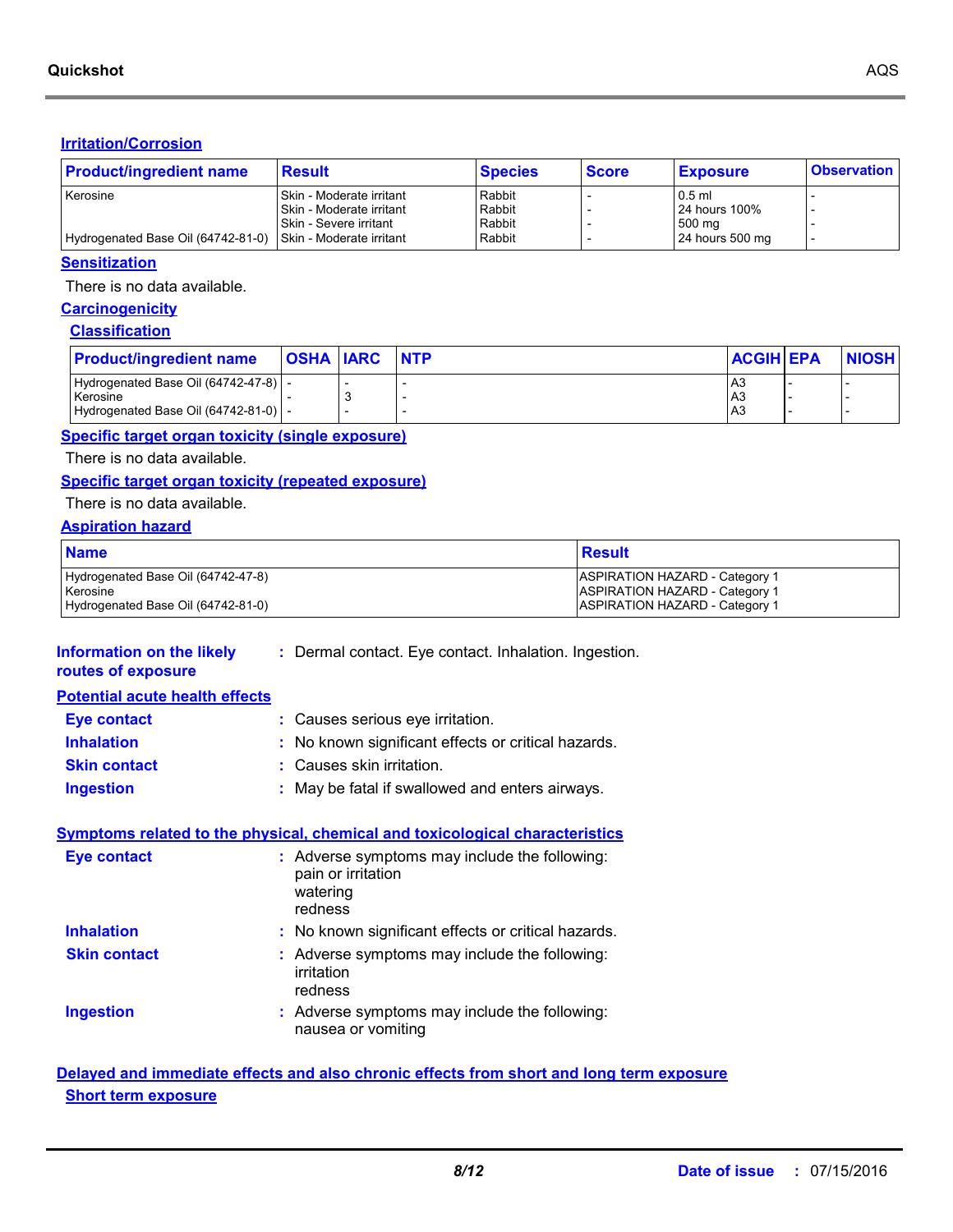#### **Quickshot** AQS

| <b>Potential immediate</b><br>effects   | : No known significant effects or critical hazards. |
|-----------------------------------------|-----------------------------------------------------|
| <b>Potential delayed effects</b>        | : No known significant effects or critical hazards. |
| Long term exposure                      |                                                     |
| <b>Potential immediate</b><br>effects   | : No known significant effects or critical hazards. |
| <b>Potential delayed effects</b>        | : No known significant effects or critical hazards. |
| <b>Potential chronic health effects</b> |                                                     |
| General                                 | : No known significant effects or critical hazards. |
| <b>Carcinogenicity</b>                  | : No known significant effects or critical hazards. |
| <b>Mutagenicity</b>                     | : No known significant effects or critical hazards. |
| <b>Teratogenicity</b>                   | : No known significant effects or critical hazards. |
| <b>Developmental effects</b>            | : No known significant effects or critical hazards. |
| <b>Fertility effects</b>                | : No known significant effects or critical hazards. |

**Numerical measures of toxicity**

**Acute toxicity estimates**

There is no data available.

## **Section 12. Ecological information**

#### **Toxicity**

| <b>Product/ingredient name</b>                                      | ∣ Result | <b>Species</b>                    | <b>Exposure</b> |
|---------------------------------------------------------------------|----------|-----------------------------------|-----------------|
| Hydrogenated Base Oil (64742-47-8) Acute LC50 2200 µg/l Fresh water |          | <b>Fish - Lepomis macrochirus</b> | 4 days          |

#### **Persistence and degradability**

There is no data available.

### **Bioaccumulative potential**

There is no data available.

**Mobility in soil**

- **Soil/water partition :** There is no data available.
- **Mobility :** There is no data available. **coefficient (KOC)**
	-
- **Other adverse effects** : No known significant effects or critical hazards.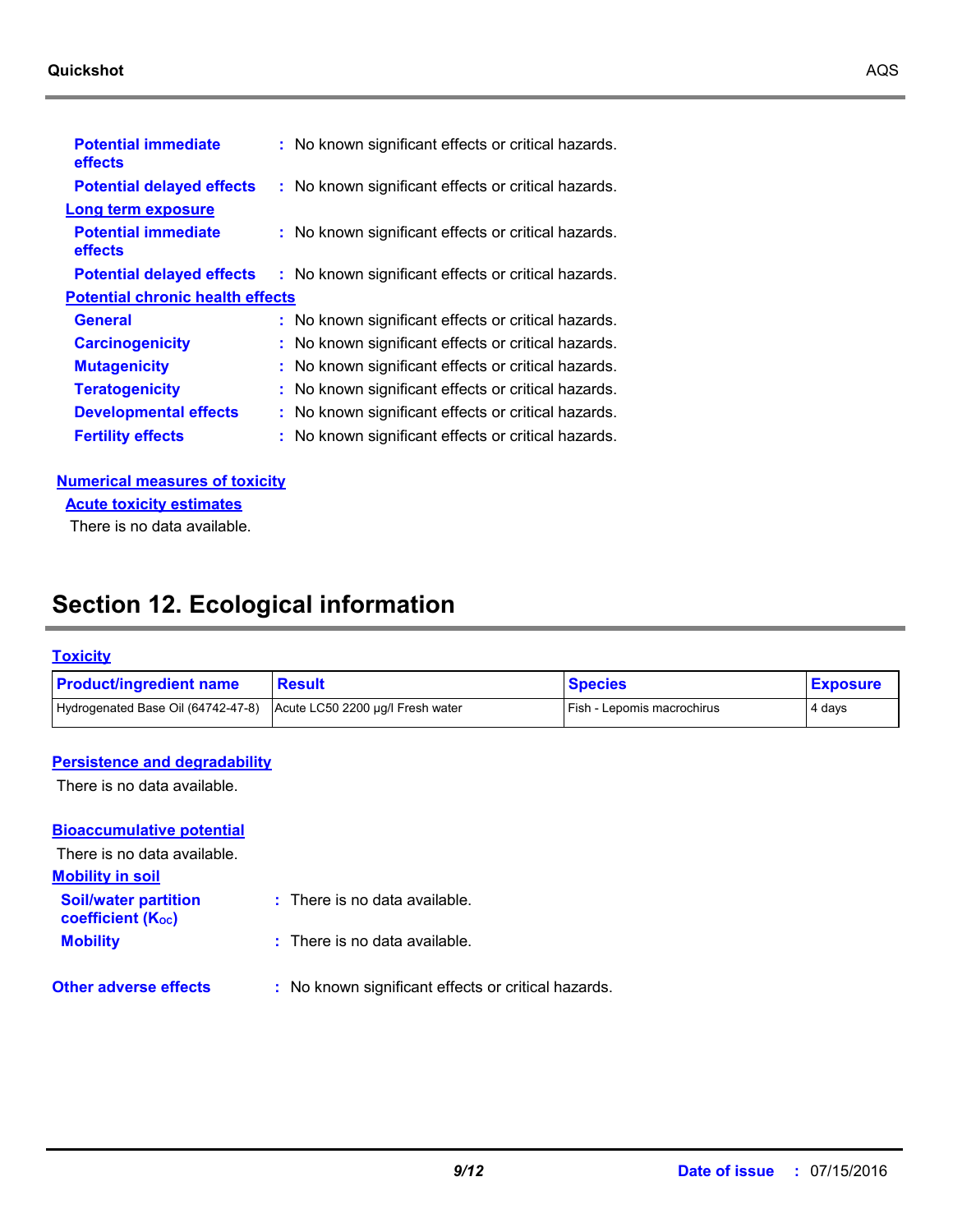## **Section 13. Disposal considerations**

#### The generation of waste should be avoided or minimized wherever possible. Disposal of this product, solutions and any by-products should comply with the requirements of environmental protection and waste disposal legislation and any regional local authority requirements. Dispose of surplus and non-recyclable products via a licensed waste disposal contractor. Waste should not be disposed of untreated to the sewer unless fully compliant with the requirements of all authorities with jurisdiction. Waste packaging should be recycled. Incineration or landfill should only be considered when recycling is not feasible. This material and its container must be disposed of in a safe way. Care should be taken when handling empty containers that have not been cleaned or rinsed out. Empty containers or liners may retain some product residues. Avoid dispersal of spilled material and runoff and contact with soil, waterways, drains and sewers. **Disposal methods :**

## **Section 14. Transport information**

|                                      | <b>DOT</b>               | <b>TDG</b>               | <b>IMDG</b>    | <b>IATA</b>    |
|--------------------------------------|--------------------------|--------------------------|----------------|----------------|
| <b>UN number</b>                     | Not regulated.           | Not regulated.           | Not regulated. | Not regulated. |
| <b>UN proper</b><br>shipping name    |                          |                          |                |                |
| <b>Transport</b><br>hazard class(es) |                          | $\overline{\phantom{0}}$ |                |                |
| <b>Packing group</b>                 | $\overline{\phantom{a}}$ | -                        |                |                |
| <b>Environmental</b><br>hazards      | No.                      | No.                      | No.            | No.            |
| <b>Additional</b><br>information     |                          |                          |                |                |

**AERG :** Not applicable

**Special precautions for user Transport within user's premises:** always transport in closed containers that are **:** upright and secure. Ensure that persons transporting the product know what to do in the event of an accident or spillage.

**Transport in bulk according :** Not available. **to Annex II of MARPOL and the IBC Code**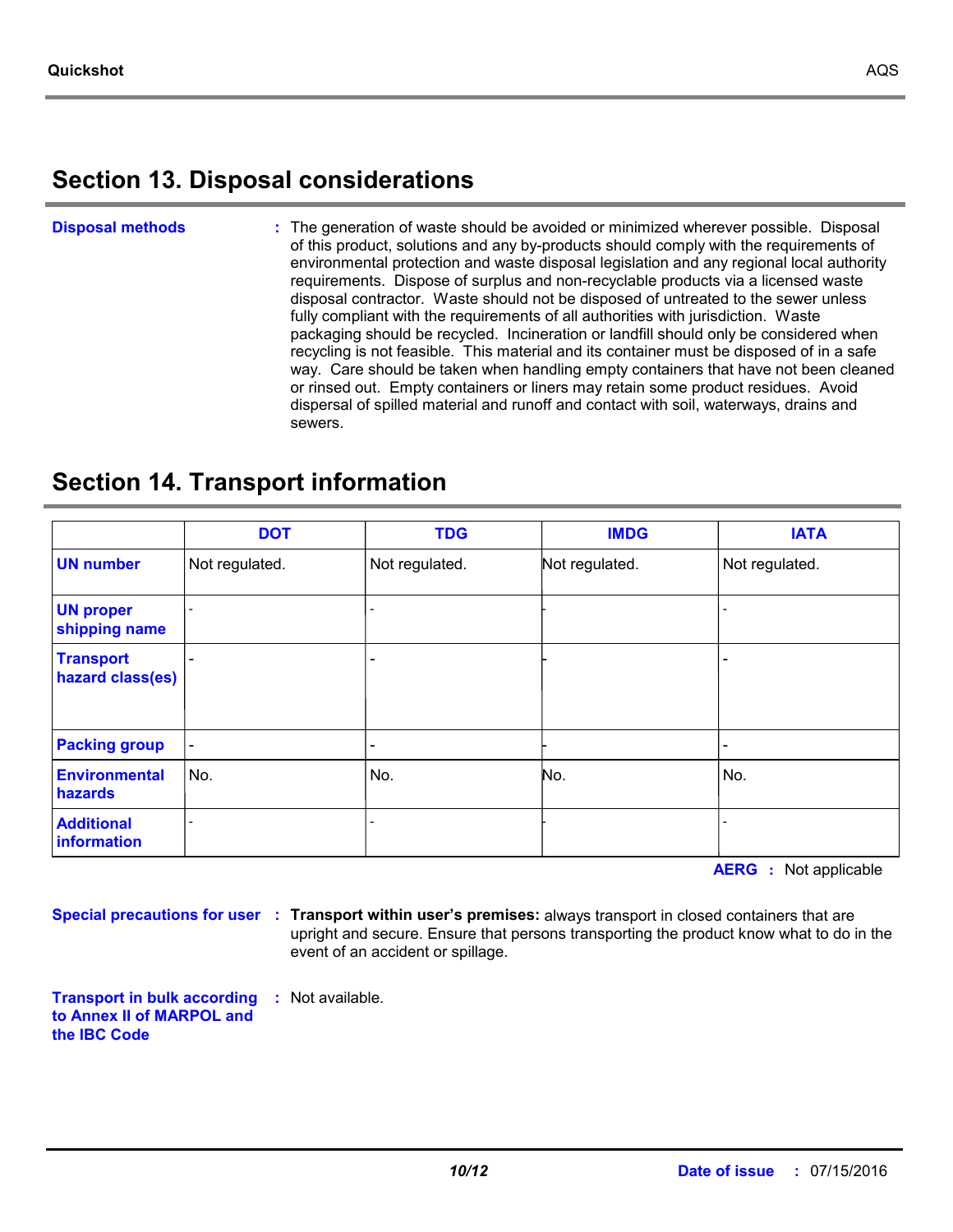## **Section 15. Regulatory information**

| <b>U.S. Federal regulations</b>                                                   |                   |                                   |                       | : United States inventory (TSCA 8b): All components are listed or exempted. |                 |                             |           |
|-----------------------------------------------------------------------------------|-------------------|-----------------------------------|-----------------------|-----------------------------------------------------------------------------|-----------------|-----------------------------|-----------|
| <b>Clean Air Act Section 112</b><br>(b) Hazardous Air<br><b>Pollutants (HAPS)</b> | : Not listed      |                                   |                       |                                                                             |                 |                             |           |
| <b>Clean Air Act Section 602</b><br><b>Class I Substances</b>                     | : Not listed      |                                   |                       |                                                                             |                 |                             |           |
| <b>Clean Air Act Section 602</b><br><b>Class II Substances</b>                    | : Not listed      |                                   |                       |                                                                             |                 |                             |           |
| <b>DEA List I Chemicals</b><br>(Precursor Chemicals)                              | : Not listed      |                                   |                       |                                                                             |                 |                             |           |
| <b>DEA List II Chemicals</b><br><b>(Essential Chemicals)</b>                      | : Not listed      |                                   |                       |                                                                             |                 |                             |           |
| <b>SARA 302/304</b>                                                               |                   |                                   |                       |                                                                             |                 |                             |           |
| <b>Composition/information on ingredients</b>                                     |                   |                                   |                       |                                                                             |                 |                             |           |
| No products were found.                                                           |                   |                                   |                       |                                                                             |                 |                             |           |
| <b>SARA 304 RQ</b>                                                                | : Not applicable. |                                   |                       |                                                                             |                 |                             |           |
| <b>SARA 311/312</b>                                                               |                   |                                   |                       |                                                                             |                 |                             |           |
| <b>Classification</b>                                                             |                   | : Immediate (acute) health hazard |                       |                                                                             |                 |                             |           |
| <b>Composition/information on ingredients</b>                                     |                   |                                   |                       |                                                                             |                 |                             |           |
| <b>Name</b>                                                                       |                   | %                                 | <b>Fire</b><br>hazard | <b>Sudden</b><br><b>release of</b>                                          | <b>Reactive</b> | <b>Immediate</b><br>(acute) | De<br>(cl |

| <b>Name</b>                        | $\frac{9}{6}$ | <b>Fire</b> | <b>Sudden</b><br>hazard release of<br><b>pressure</b> | <b>Reactive</b> | <b>Immediate</b><br>(acute)<br>health<br>hazard | <b>Delayed</b><br>(chronic)<br>health<br>hazard |
|------------------------------------|---------------|-------------|-------------------------------------------------------|-----------------|-------------------------------------------------|-------------------------------------------------|
| Hydrogenated Base Oil (64742-47-8) | ≥90           | Yes.        | No.                                                   | No.             | No.                                             | No.                                             |
| Kerosine                           | ≥10 - ≤25     | Yes.        | No.                                                   | I No.           | Yes.                                            | No.                                             |
| Hydrogenated Base Oil (64742-81-0) | ≥10 - ≤25     | Yes.        | No.                                                   | No.             | Yes.                                            | No.                                             |

The following components are listed: Kerosine **:**

### **SARA 313**

No products were found.

### **State regulations**

**Massachusetts**

- **New York :** None of the components are listed.
	-
- **New Jersey :** The following components are listed: Kerosine
- 
- **Pennsylvania :** The following components are listed: Hydrogenated Base Oil (64742-47-8); Kerosine; Hydrogenated Base Oil (64742-81-0)

#### **California Prop. 65**

No products were found.

#### **Canada**

**Canadian lists**

**Canadian NPRI :** The following components are listed: Hydrogenated Base Oil (64742-47-8)